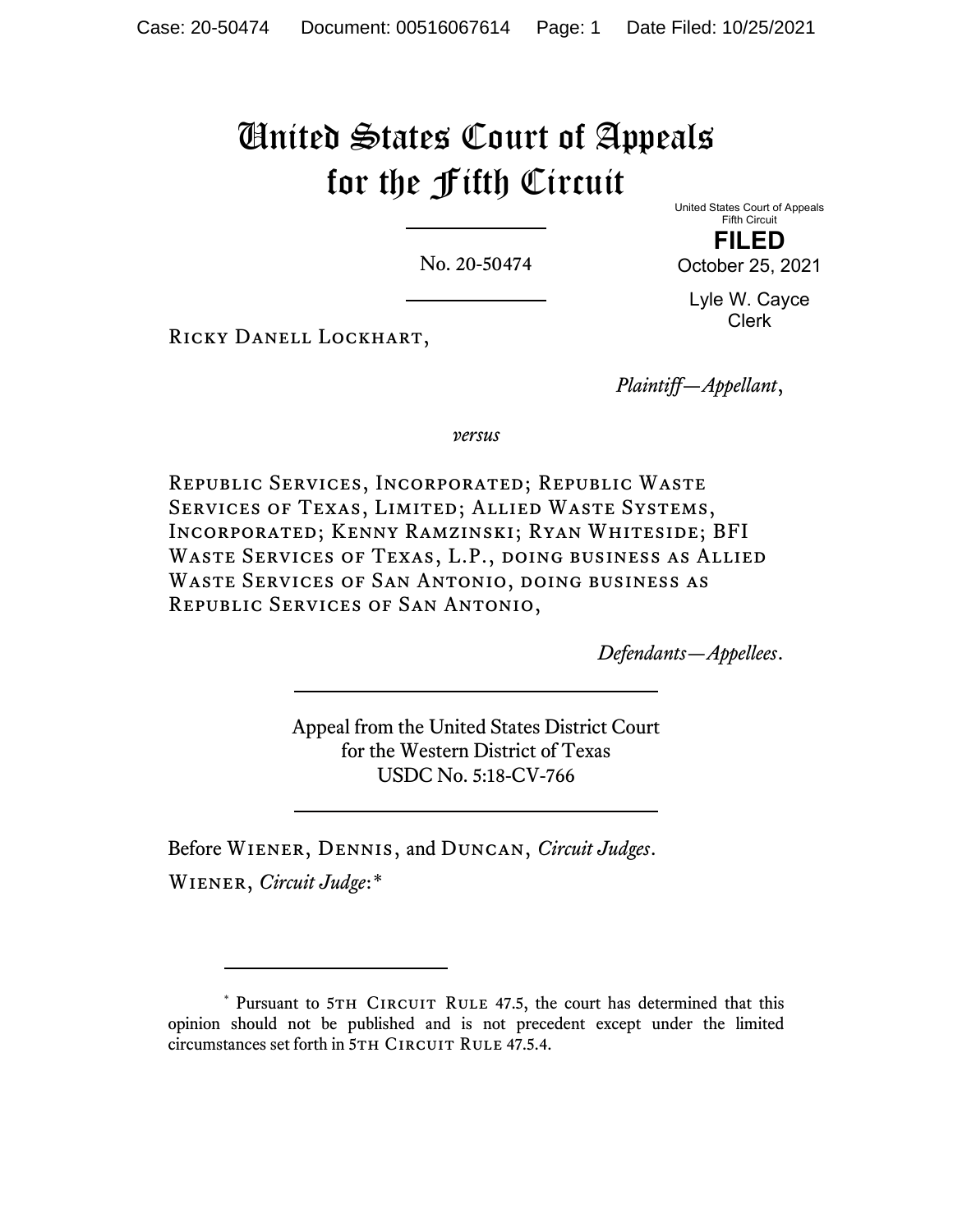Plaintiff-Appellant Ricky Danell Lockhart appeals the district court's grant of summary judgment in favor of his former employer, Defendant-Appellee Republic Services, Inc. ("Republic"). Lockhart has raised no genuine issues of material fact with respect to either his claims of racial discrimination under Title VII of the Civil Rights Act of 1964 ("Title VII") or overtime violations and retaliation under the Fair Labor Standards Act ("FLSA"), so we affirm.

# I. BACKGROUND

Ricky Danell Lockhart, an African American man, worked for Republic as a roll-off driver before being fired in November 2017. In that job, he provided waste removal service to Republic's customers in San Antonio, Texas. Republic's drivers were paid on a piece-rate basis, also known as "can pay," which was computed weekly by multiplying the individual driver's personal "can rate" (determined by that driver's experience and seniority) by each haul's "can value" (based on the location of the can, its distance from the landfill, and the difficulty of the haul).<sup>[1](#page-1-0)</sup> Can values were set by Republic and communicated to the drivers on a detailed spreadsheet. At the end of the day, each driver filled out a route sheet, recording the containers he had hauled that day and the values associated with each haul. Drivers also clocked in and out of work every day.

In 2017, Republic General Manager Ryan Whiteside selected Lockhart to participate in the 2017 ROAD-EO, an annual event designed to showcase the company's best drivers. At the ROAD-EO in Phoenix, Arizona, Lockhart complained to a Republic District Manager about his can pay. Back

<span id="page-1-0"></span><sup>&</sup>lt;sup>1</sup> Republic illustrates this payment system as follows: "For example, if Lockhart's can rate was \$15 and a particular haul was valued at three cans, Lockhart was paid \$45 for that haul."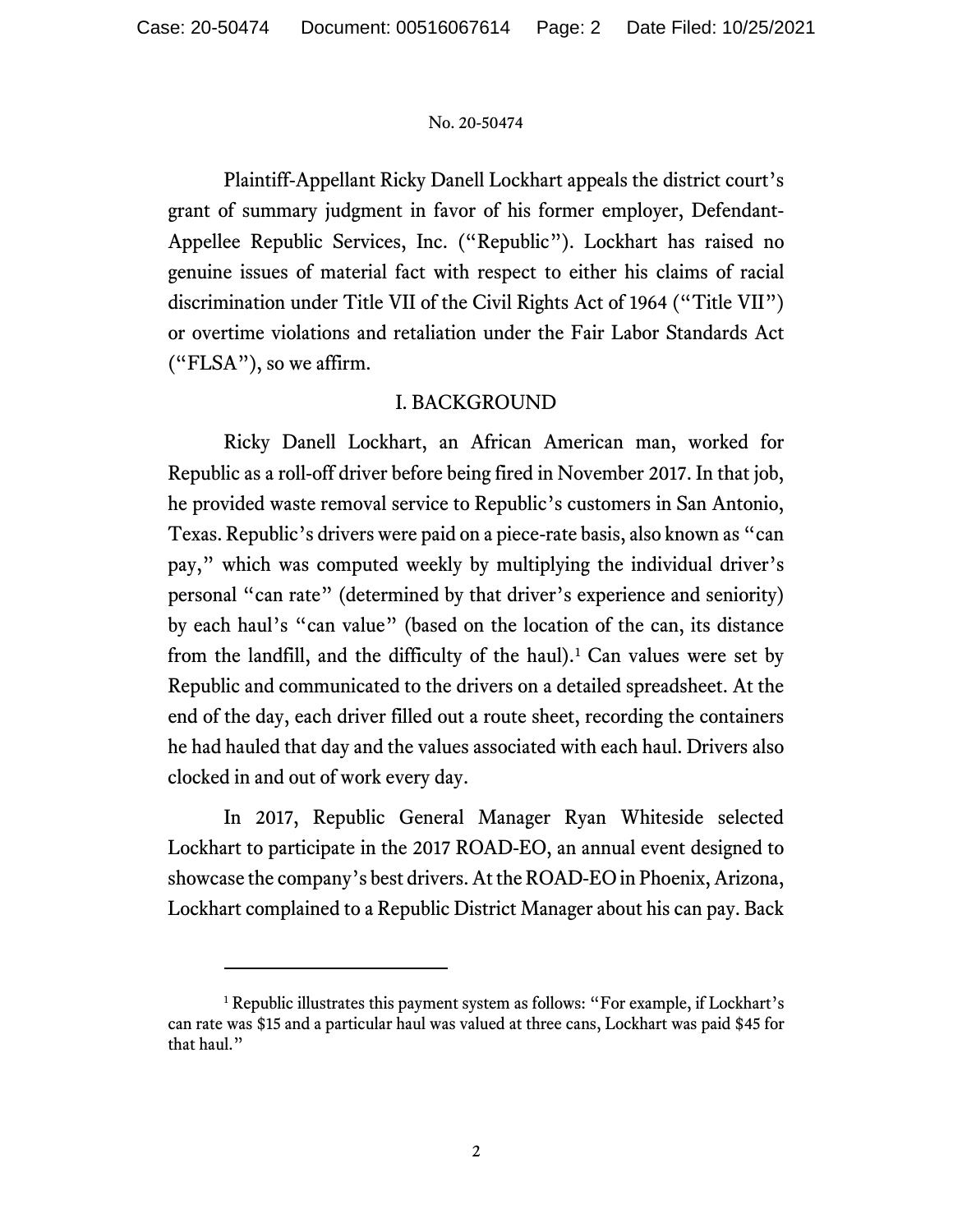in San Antonio, Lockhart discussed his complaint with Whiteside. Lockhart believed that he and his colleagues were not being properly compensated for each haul they completed because the company classified some hauls as container "swaps," rather than "dump and returns." A swap occurs when a driver travels to a customer's location with an empty container, exchanges the empty container for the full container, and takes the full container to the landfill. This trip involves two legs. A dump-and-return involves traveling to a customer's location, picking up and transporting the full container to the landfill, and returning the empty container to the customer's location. This trip involves three legs. Because a dump-and-return involves more travel, it is compensated at a higher rate. Although Republic predetermined how a particular can was to be treated, Lockhart believed that he could be more productive if he could decide whether to treat a given haul as a swap or a dump-and-return while he was still in the field.

Shortly after returning from the ROAD-EO, Lockhart was involved in four separate disciplinary incidents. Republic uses a progressive discipline plan to address employee infractions: The first infraction elicits an oral warning; the second a written warning; the third a suspension; the fourth the termination of employment. Kenny Ramzinski, Lockhart's supervisor, orally reprimanded Lockhart in April 2017 for recording the incorrect container pay on his route sheets. Lockhart next received a warning in June of that year for abuse of company equipment, charging him with causing more than \$4,000 in damage to his company-owned vehicle by pushing the truck's "regen button" in excess of forty times. A few months later, Lockhart was suspended for (1) discussing his personal vehicle with an on-duty mechanic, (2) refusing to wear personal protective equipment as required, and (3) being insubordinate to Shop Manager Hilda Juarez. Finally, in November 2017, Lockhart was terminated after he entered a landfill through an exit gate, in violation of company policy.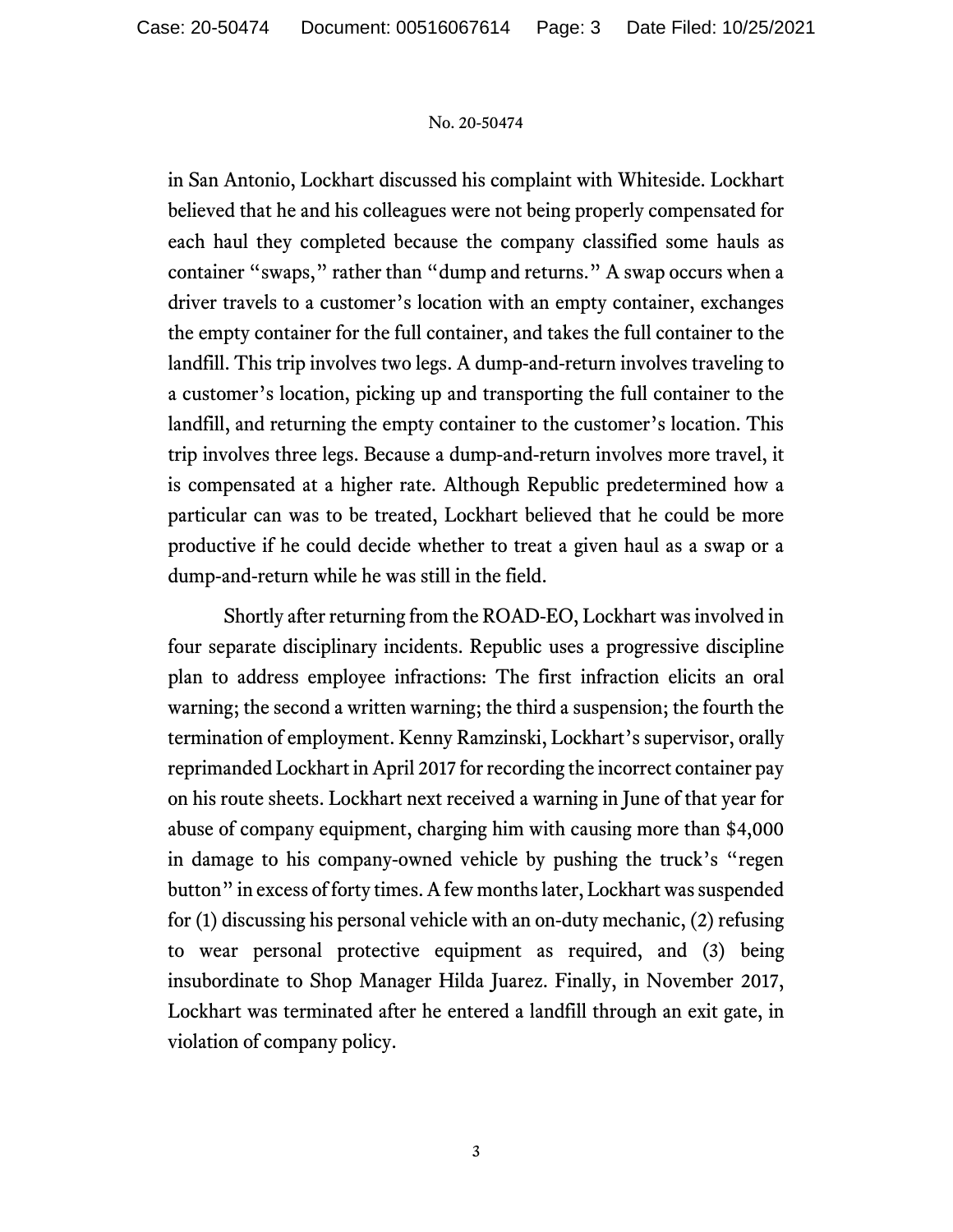Lockhart filed a discrimination charge with the Equal Employment Opportunity Commission, received a Notice of Right to Sue, and filed this lawsuit against Republic, BFI Waste Services of Texas, LP, Republic Waste Services of Texas, LTD., Allied Waste Systems, Inc., Kenny Ramzinski, and Ryan Whiteside (collectively, "Defendants" or "Republic"). Lockhart alleged that he had been discriminated against on the basis of race, religion, and sex, and retaliated against in violation of Title VII and 42 U.S.C. § 1981. He also made claims for overtime violations and retaliation under the FLSA. Following the district court's dismissal of Lockhart's religion and sex discrimination claims, Defendants moved for summary judgment on all remaining claims. The court granted the motion and dismissed Lockhart's case. He timely appealed.

## II. APPLICABLE LAW

Summary judgment grants are reviewed *de novo*, "applying the same legal standards as the district court."[2](#page-3-0) The court of appeals must consider "[t]he evidence and inferences from the summary judgment record . . . in the light most favorable to the nonmovant."[3](#page-3-1) Summary judgment is appropriate only "if the movant shows that there is no genuine dispute as to any material fact and the movant is entitled to judgment as a matter of law."[4](#page-3-2) "A fact is material if it 'might affect the outcome of the suit,'" and "[a]

<span id="page-3-2"></span><span id="page-3-1"></span><span id="page-3-0"></span><sup>2</sup> *Petro Harvester Operating Co. v. Keith*, 954 F.3d 686, 691 (5th Cir. 2020) (quoting *Tradewinds Envtl. Restoration, Inc. v. St. Tammany Park, LLC*, 578 F.3d 255, 258 (5th Cir. 2009)).

<sup>3</sup> *Minter v. Great Am. Ins. Co. of New York*, 423 F.3d 460, 465 (5th Cir. 2005).

<sup>4</sup> Fed. R. Civ. P. 56(a).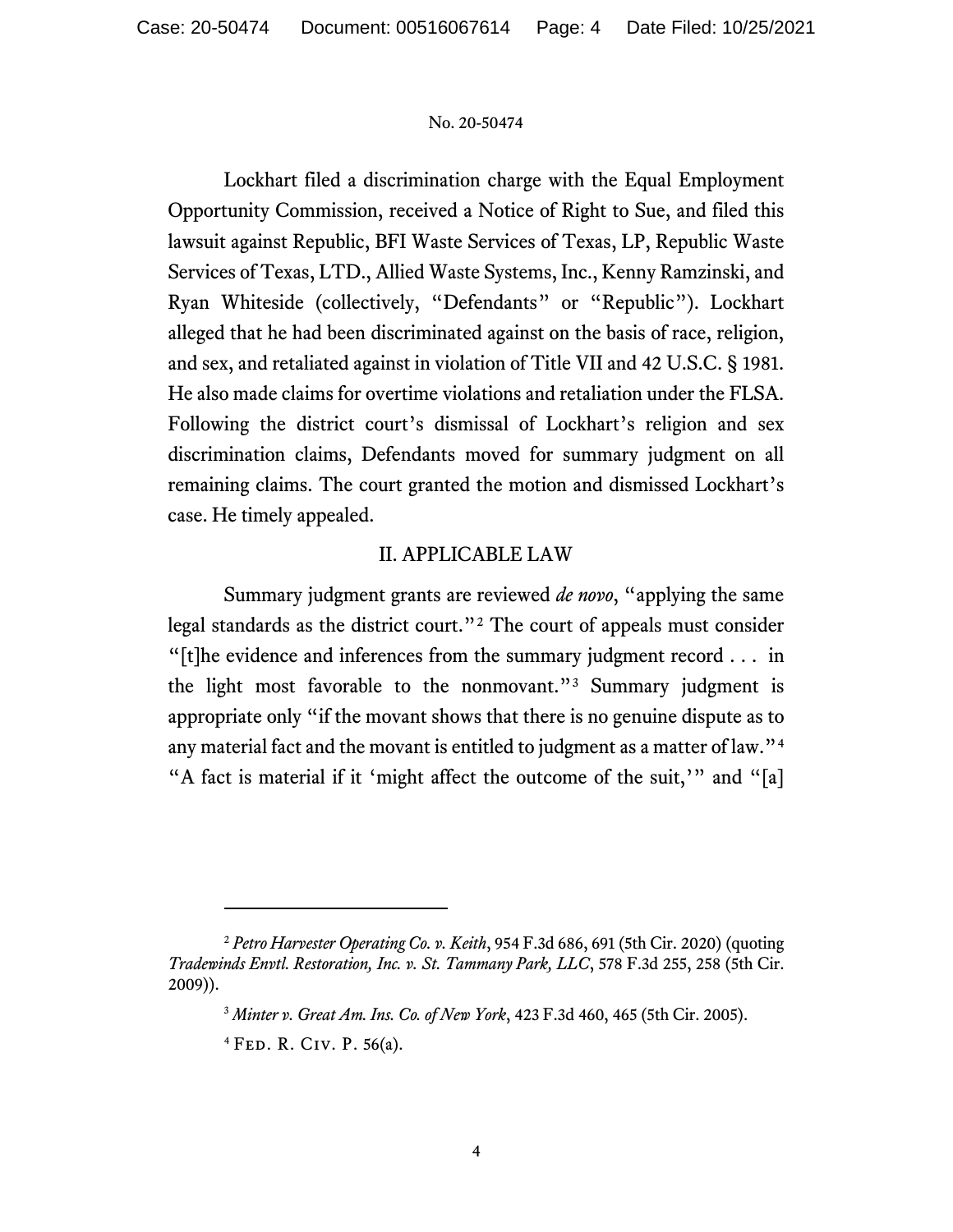factual dispute is genuine 'if the evidence is such that a reasonable jury could return a verdict for the nonmoving party.'"[5](#page-4-0)

# III. ANALYSIS

On appeal, Lockhart contends that the evidence creates genuine issues of material fact as to whether he was (1) fired because of his race; (2) paid overtime in compliance with the FLSA; and (3) retaliated against for complaining of Republic's refusal to pay him in accordance with the FLSA.

# A. Title VII

Title VII makes it unlawful for an employer to "discharge any individual, or otherwise to discriminate against any individual with respect to his compensation, terms, conditions, or privileges of employment, because of such individual's race."[6](#page-4-1) When a claim relies on circumstantial evidence, the court applies the burden-shifting framework set forth in *McDonnell Douglas Corp. v. Green*, 411 U.S. 792, 802 (1973).[7](#page-4-2) Under that framework, the plaintiff must establish a prima facie case of discrimination.[8](#page-4-3) If he does, the burden "shifts to the employer to articulate a legitimate, nondiscriminatory reason for its actions."[9](#page-4-4) If a legitimate explanation is offered by the employer, the plaintiff may nevertheless defeat summary judgment by establishing

<span id="page-4-0"></span><sup>5</sup> *Thomas v. Tregre*, 913 F.3d 458, 462 (5th Cir. 2019) (quoting *Anderson v. Liberty Lobby, Inc.*, 477 U.S. 242, 248 (1986)).

<span id="page-4-3"></span><span id="page-4-2"></span><span id="page-4-1"></span> $6$  42 U.S.C. § 2000e-2(a)(1). Because Title VII and § 1981 are "parallel causes of action" that "require the same proof to establish liability," *Harville v. City of Houston, Miss.*, 945 F.3d 870, 874 n.10 (5th Cir. 2019) (quotation marks omitted), this opinion discusses only Lockhart's Title VII claim.

<sup>7</sup> Lockhart concedes that this is not a direct evidence case.

<sup>8</sup> *McCoy v. City of Shreveport*, 492 F.3d 551, 556 (5th Cir. 2007).

<span id="page-4-4"></span><sup>9</sup> *Alvarado v. Texas Rangers*, 492 F.3d 605, 611 (5th Cir. 2007).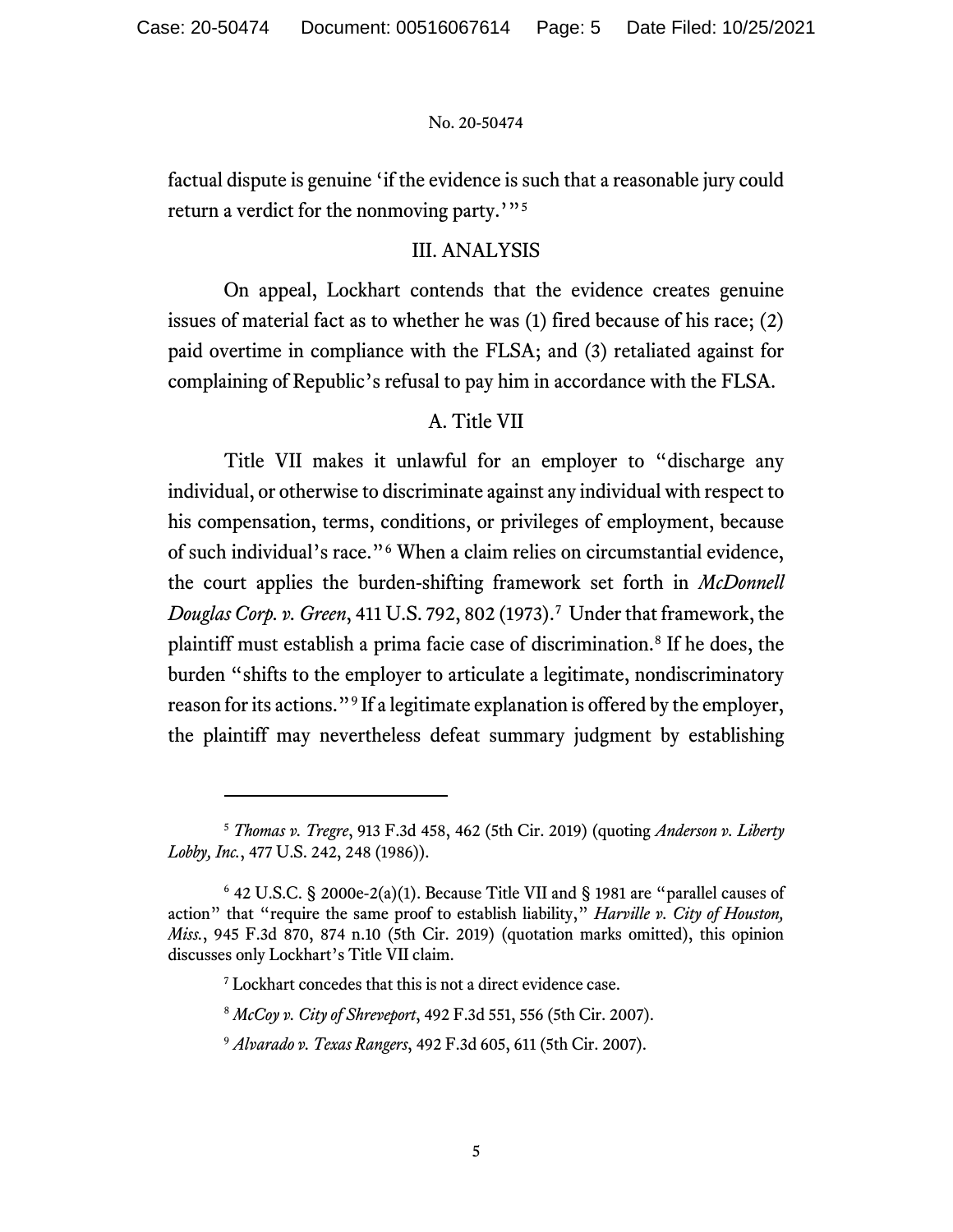either that (1) the proffered reason is pretextual or (2) "the employer's reason, while true, is not the only reason for its conduct, and another 'motivating factor' is the plaintiff's protected characteristic."[10](#page-5-0)

We can decide this case on the basis of pretext, so we assume, *arguendo*, that Lockhart has established a prima facie case of racial discrimination. A plaintiff pursuing a racial discrimination claim under *McDonnell Douglas* typically must establish that he "(1) is a member of a protected group; (2) was qualified for the position at issue; (3) was discharged or suffered some adverse employment action by the employer; and (4) was replaced by someone outside his protected group or was treated less favorably than other similarly situated employees outside the protected group."<sup>[11](#page-5-1)</sup>

The vast majority of our cases concerning *McDonnell Douglas* in a racial discrimination context recite the elements in this fashion, but a handful of cases employ a broader formulation. For example in *Autry v. Fort Bend Independent School District*, we defined the fourth element as requiring proof that the employer "either gave the promotion to someone outside of that protected class or *otherwise failed to promote the plaintiff because of his race*."[12](#page-5-2) Similarly, in *Ebbs v. Folger Coffee Co.*, we required evidence that the plaintiff "was replaced by a person outside the protected class or . . . *otherwise that his discharge was due to race*."[13](#page-5-3) In light of this apparent confusion and the fact

<sup>10</sup> *Id.* (quoting *Rachid v. Jack In The Box, Inc.*, 376 F.3d 305, 312 (5th Cir. 2004)).

<sup>11</sup> *McCoy*, 492 F.3d at 556.

<span id="page-5-2"></span><span id="page-5-1"></span><span id="page-5-0"></span><sup>12</sup> 704 F.3d 344, 347 (5th Cir. 2013) (emphasis added); *see also Pratt v. City of Houston, Tex.*, 247 F.3d 601, 606 (5th Cir. 2001) (defining the fourth element in similar terms).

<span id="page-5-3"></span><sup>13</sup> 140 F.3d 1037, at \*2 (5th Cir. 1998) (unpublished) (emphasis added); *see also Nguyen v. Univ. of Tex. Sch. of Law*, 542 F. App'x 320, 323 (5th Cir. 2013) (unpublished) (defining fourth element in similar terms).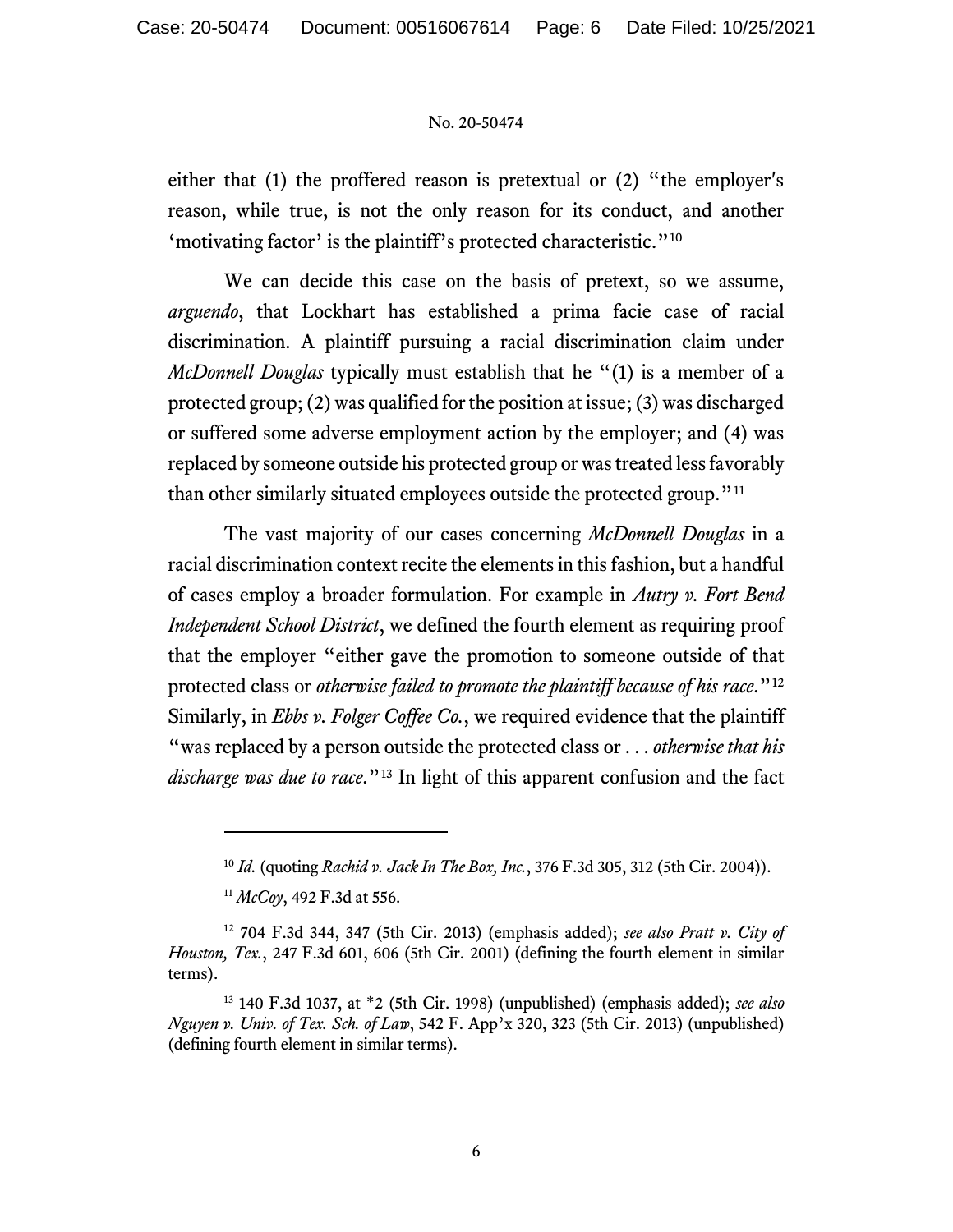that "[t]he *McDonnell Douglas* rule was intended to be a flexible one,"[14](#page-6-0) clarification of the proper legal standard for such claims might be necessary in short order. But because we can resolve this case on simpler grounds, we decline to do so today.

Assuming that Lockhart has set forth a prima facie case, Republic satisfied its burden of providing a nondiscriminatory reason for Lockhart's termination. It asserted that he was fired in compliance with the company's progressive discipline policy after committing four disciplinary infractions in a twelve-month period.

To rebut Republic's explanation, Lockhart had to demonstrate that the proffered reason was pretextual by showing that the explanation for his termination was "false or unworthy of credence."[15](#page-6-1) Such evidence "must be enough to support a reasonable inference that the proffered reason is false; a mere shadow of doubt is insufficient."[16](#page-6-2) Evidence that a proffered explanation is false, coupled with a prima facie case, permits a jury to find that intentional discrimination occurred. It does not, however, compel such a conclusion in every case: There are cases in which, despite such evidence, " no rational factfinder could conclude that the action was discriminatory."<sup>[17](#page-6-3)</sup>

<span id="page-6-0"></span><sup>14</sup> *Barnes v. Yellow Freight Sys., Inc.*, 778 F.2d 1096, 1100 (5th Cir. 1985); *see also McDonnell Douglas*, 411 U.S. at 802 n.13 ("The facts necessarily will vary in Title VII cases, and the specification above of the prima facie proof required from respondent is not necessarily applicable in every respect to differing factual situations.").

<span id="page-6-1"></span><sup>15</sup> *Vaughn v. Woodforest Bank*, 665 F.3d 632, 636 (5th Cir. 2011) (quotation marks omitted) (quoting *Laxton v. Gap Inc.*, 333 F.3d 572, 578 (5th Cir. 2003)).

<span id="page-6-2"></span><sup>16</sup> *Bauer v. Albemarle Corp.*, 169 F.3d 962, 967 (5th Cir. 1999) (quoting *EEOC v. La. Off. of Cmty. Servs.*, 47 F.3d 1438, 1443–44 (5th Cir. 1995)).

<span id="page-6-3"></span><sup>17</sup> *Price v. Fed. Exp. Corp.*, 283 F.3d 715, 720 (5th Cir. 2002) (quoting *Reeves v. Sanderson Plumbing Prods., Inc.*, 530 U.S. 133, 148 (2000)).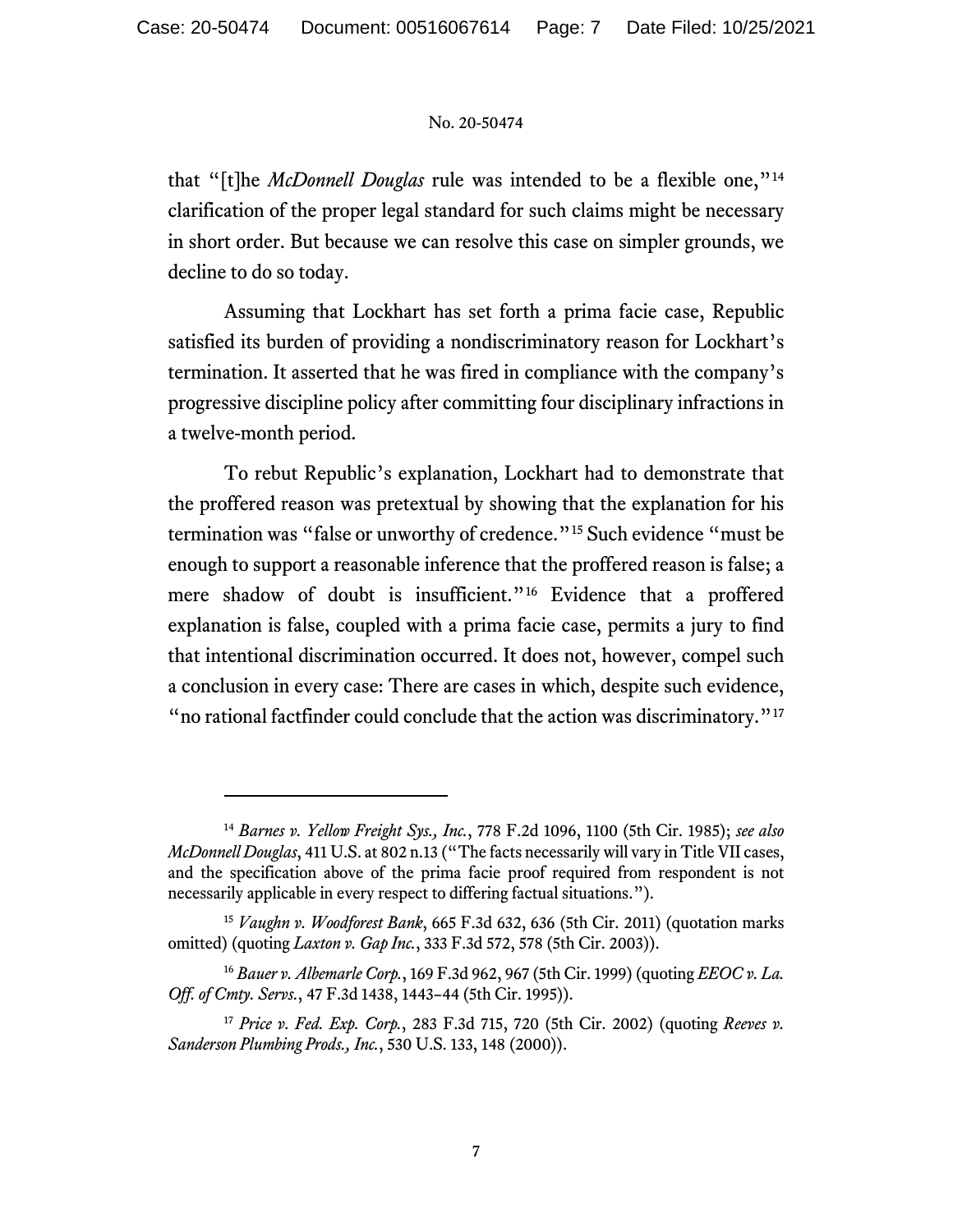Lockhart contends that (1) the "highly contested" nature of the events leading to his termination and (2) evidence of racial slurs used by Republic employees, including his supervisor, Ramzinski, demonstrate that Republic's explanation for his termination was false. We disagree.

The contested nature of Lockhart's violations is insufficient to establish that his termination was pretextual. Lockhart disputes the underlying basis for three of the disciplinary violations he received. He stresses, for example, that (1) he never abused his truck's regen button, (2) it was common practice for drivers to speak to mechanics about their personal vehicles, and (3) the exit gate to the landfill was not properly marked. But Title VII does not allow us to second guess an employer's reasonable business decisions.[18](#page-7-0) We have noted that "evidence that the employer's investigation merely came to an incorrect conclusion does not establish a racial motivation behind an adverse employment decision. Management does not have to make proper decisions, only non-discriminatory ones."<sup>[19](#page-7-1)</sup>

There is no evidence that Ramzinski did not reasonably believe Lockhart had committed these infractions before he was disciplined. Ramzinski's decision to discipline Lockhart was, in all three disputed instances, based on the reports of third parties. With respect to the equipment abuse incident, it is undisputed that a third-party mechanic reported that the regen button had been pushed over forty times and that Lockhart had driven that truck on all but five days in the eleven-week period preceding the mechanical issue. As to the incidents of insubordination

<span id="page-7-0"></span><sup>18</sup> *Bryant v. Compass Grp. USA Inc.*, 413 F.3d 471, 478 (5th Cir. 2005) (citing *Bienkowski v. Am. Airlines, Inc.*, 851 F.2d 1503, 1507–08 (5th Cir. 1988)).

<span id="page-7-1"></span><sup>19</sup> *Id.*; *see also Little v. Republic Ref. Co.*, 924 F.2d 93, 97 (5th Cir. 1991) ("We do not try in court the validity of good faith beliefs as to an employee's competence. Motive is the issue.").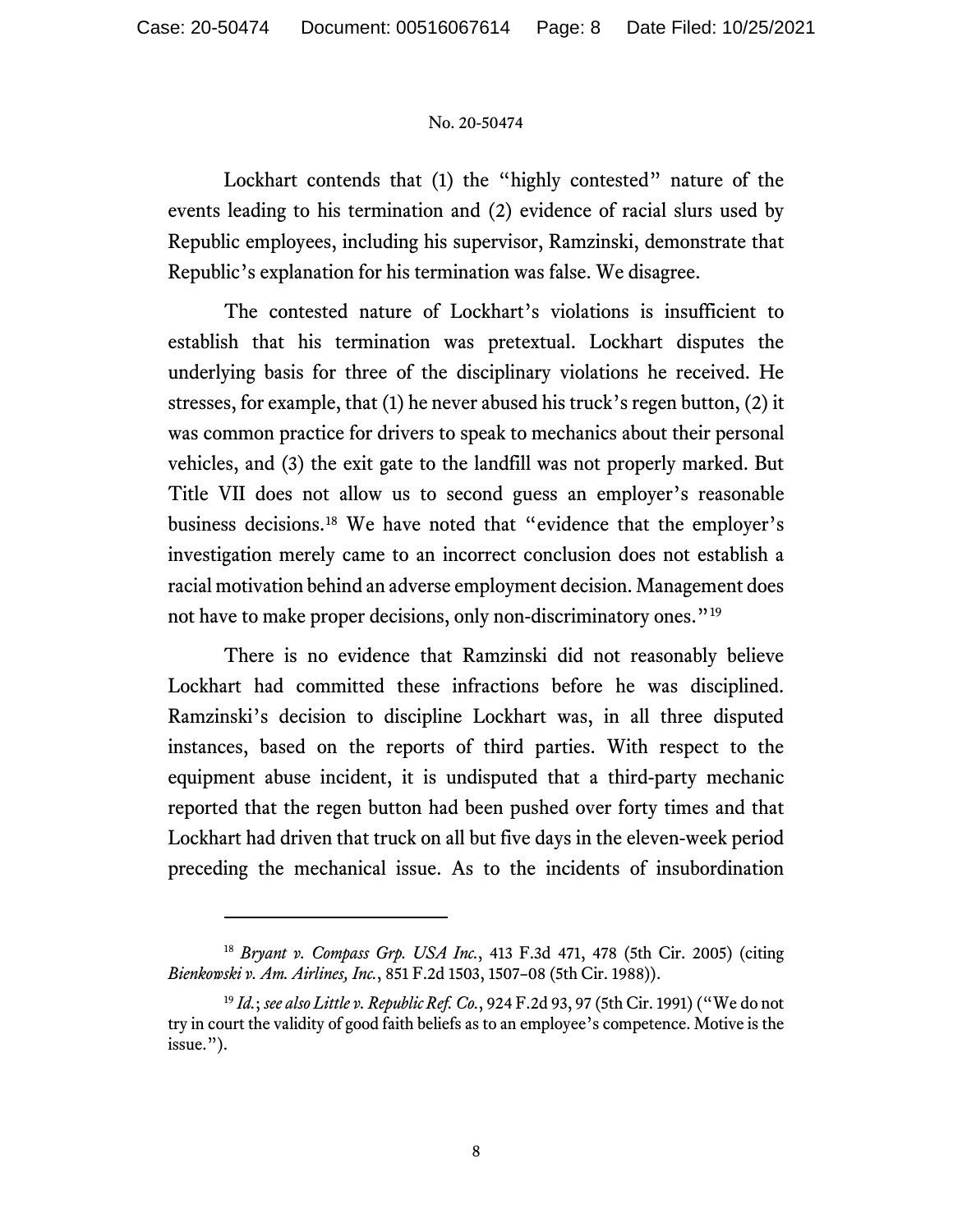reported by Juarez, "[i]n cases in which an employer [disciplines] an employee based on the complaint of another employee, the issue is not the truth or falsity of the allegation, but 'whether the employer reasonably believed the employee's allegation and acted on it in good faith.'"<sup>[20](#page-8-0)</sup> The same is true of the gate incident. Although it is disputed whether Garza gave Lockhart permission to enter the landfill through the exit gate, Ramzinski reasonably believed that Lockhart had not received permission to do so and relied on Garza's report of the infraction in disciplining Lockhart. The factual dispute regarding Lockhart's job performance would thus not permit a reasonable fact finder to conclude that Republic's proffered explanation is false or unworthy of credence.

Evidence that Ramzinski used racial slurs to refer to Lockhart requires closer attention. Discriminatory remarks can constitute circumstantial evidence of pretext if they display discriminatory animus on the part of the person responsible for making the adverse employment decision or someone with influence over that person.<sup>[21](#page-8-1)</sup>

Citing deposition testimony of former employee Juan Puga, Lockhart contends that Ramzinski used a Spanish-language racial slur to refer to Lockhart behind his back.<sup>[22](#page-8-2)</sup> Puga testified that Ramzinski used the slur

<span id="page-8-0"></span><sup>20</sup> *Jackson v. Cal-W. Packaging Corp.*, 602 F.3d 374, 379 (5th Cir. 2010) (quoting *Waggoner v. City of Garland*, 987 F.2d 1160, 1165 (5th Cir. 1993)).

<span id="page-8-1"></span><sup>21</sup> *See McMichael v. Transocean Offshore Deepwater Drilling, Inc.*, 934 F.3d 447, 457– 58 (5th Cir. 2019) (citing *Squyres v. Heico Cos.*, 782 F.3d 224, 236 (5th Cir. 2015)); *Laxton*, 333 F.3d at 583 (applying this standard in a Title VII case); *Spears v. Patterson UTI Drilling Co.*, 337 F. App'x 416, 420–21 (5th Cir. 2009) (unpublished) (same).

<span id="page-8-2"></span><sup>&</sup>lt;sup>22</sup> Lockhart also contends that Republic was a hostile work environment in which racial slurs were commonplace. However, he never raised a hostile work environment claim. Therefore, evidence that landfill employees often used racial slurs to refer to him and ordered him to dump his haul in dangerous areas of the landfill are irrelevant at this juncture.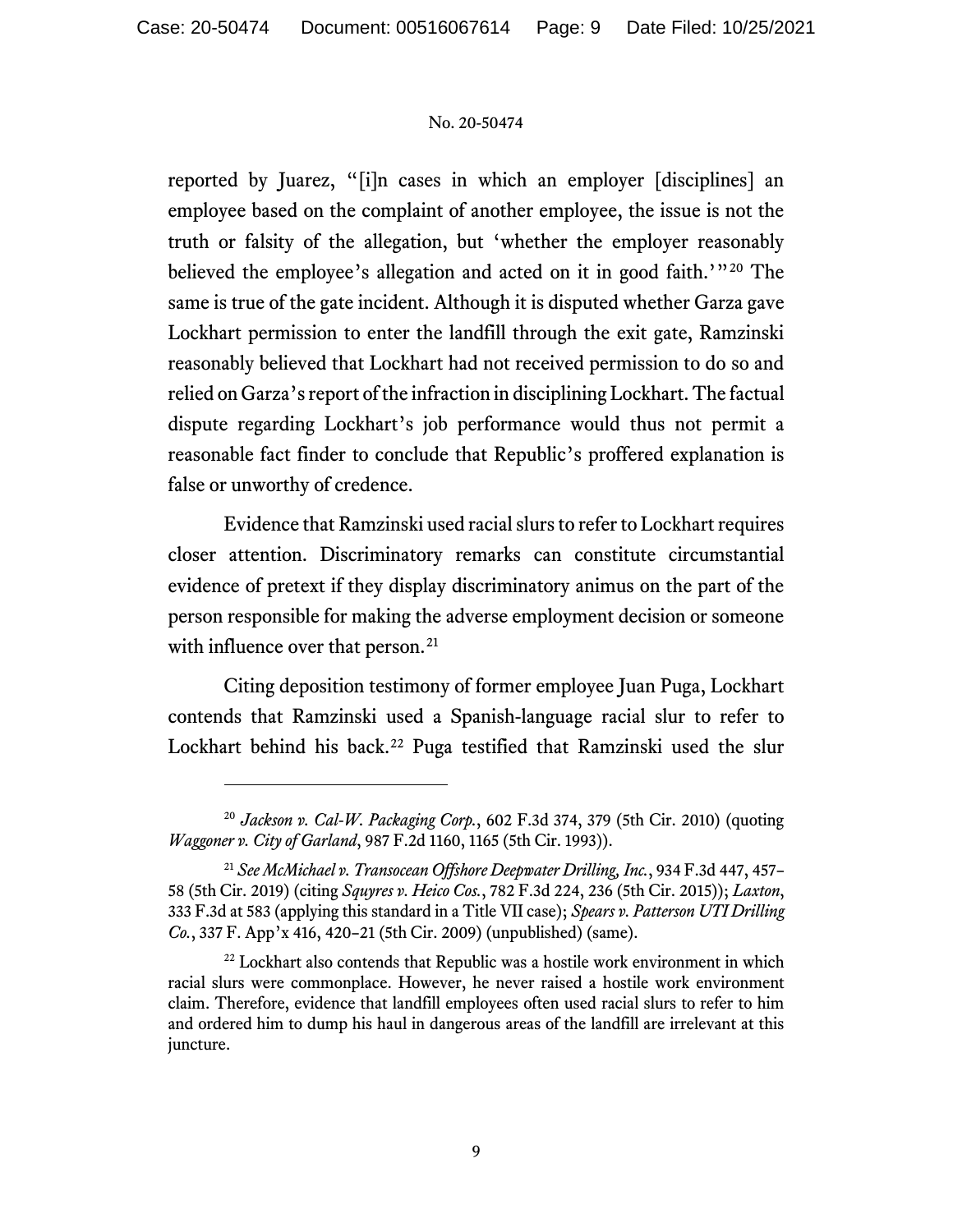"multiple times during the day," and that "for him it was a joke. It was something cool."

As an initial matter, we disagree with Republic's contention that Ramzinski's use of the racial slur did not display racial animus simply because he used the term as a joke. The word Ramzinski allegedly used is the Spanishlanguage equivalent to the n-word, which the Ninth Circuit has described as "perhaps the most offensive and inflammatory racial slur in English,"<sup>[23](#page-9-0)</sup> and "evoking a history of racial violence, brutality, and subordination."[24](#page-9-1) Because of such words' history, using them to refer to an individual or group, particularly in the employment context, typically will imply discriminatory animus on the part of the speaker, regardless of whether the speaker believes he uses such words in jest.

Even though use of this slur is relevant to the pretext inquiry, it is nevertheless insufficient to create a genuine issue of fact about the veracity of Republic's proffered explanation. Puga's testimony about Ramzinski's use of the slur is non-specific in time and context. Neither has Lockhart provided evidence that use of the word had any bearing on his termination, especially not in contrast to the ample evidence that Lockhart was terminated, pursuant to company policy, because he committed four disciplinary violations in a

<sup>23</sup> *Swinton v. Potomac Corp.*, 270 F.3d 794, 817 (9th Cir. 2001) (quotation omitted).

<span id="page-9-1"></span><span id="page-9-0"></span><sup>24</sup> *McGinest v. GTE Serv. Corp.*, 360 F.3d 1103, 1116 (9th Cir. 2004); *see also Rhines v. Salinas Constr. Techs., Ltd.*, 574 F. App'x 362, 364 n.2 (5th Cir. 2014) (unpublished) (recognizing that the slur is the Spanish equivalent of the n-word); *Johnson v. PRIDE Indus., Inc.*, No. EP-18-CV-00044-FM, 2018 WL 6624691, at \*4 (W.D. Tex. Dec. 18, 2018) ("'Mayate' is an extremely derisive and offensive term used to describe black people and has the same taboo status as the n-word.").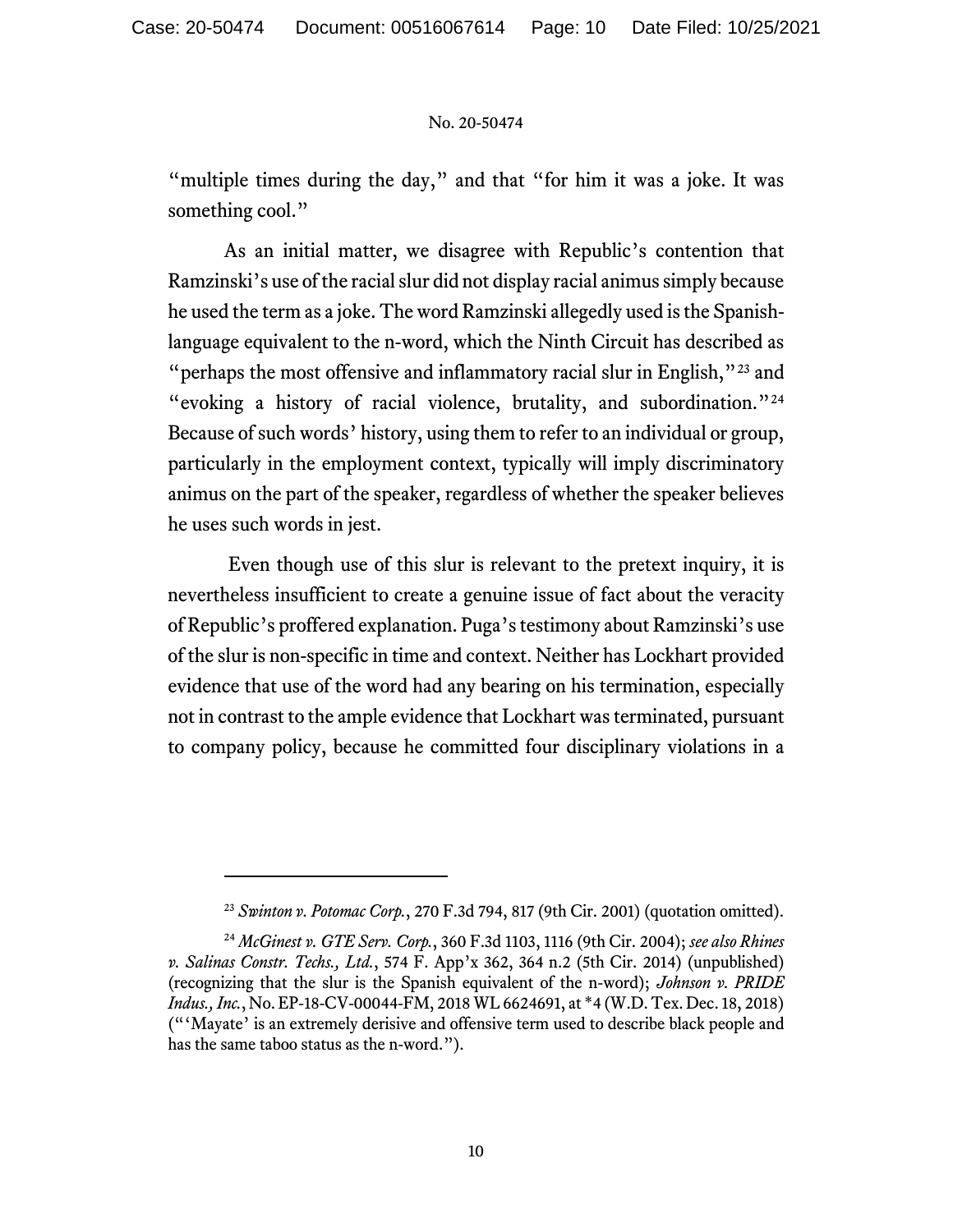twelve-month span.<sup>[25](#page-10-0)</sup> Further, this remark is the only arguable evidence of pretext. As such, it is not probative of discriminatory intent under *Palasota v. Haggar Clothing Co.*[26](#page-10-1) We conclude that, at best, this evidence creates only a "weak issue of fact," insufficient to overcome the "uncontroverted independent evidence that no discrimination had occurred."<sup>[27](#page-10-2)</sup>

A Title VII plaintiff can also survive summary judgment with evidence that race was a motivating factor in the adverse employment decision.<sup>[28](#page-10-3)</sup> It is unclear whether Lockhart intends to pursue this theory on appeal. He never argued mixed motives to the district court, and his appellate brief is devoid of any reference to this theory, save for a single cite to *Bostock v. Clayton County, Georgia*,<sup>[29](#page-10-4)</sup> in support of the idea that the district court impermissibly required him to prove that race was "the sole or primary cause" of his termination. Typically, Lockhart's failure to raise the issue in the district court would result in the waiver of this argument.<sup>[30](#page-10-5)</sup> However, even if we entertained the argument on appeal, such a claim would fare no better than Lockhart's pretext claim. The undisputed evidence indicates that Lockhart was terminated in accordance with Republic's progressive disciplinary policy. Nothing in the record suggests that Lockhart's infractions were reported more often or punished more severely than those of other

<span id="page-10-0"></span><sup>25</sup> *See Reed v. Neopost USA, Inc*., 701 F.3d 434, 443 (5th Cir. 2012) (finding no issue of fact regarding hostile work environment when the allegedly discriminatory statements were presented with "little detail regarding their nature and context").

<span id="page-10-4"></span><span id="page-10-3"></span><span id="page-10-2"></span><span id="page-10-1"></span> $26$  342 F.3d 569, 577 (5th Cir. 2003) ("[S]o long as remarks are not the only evidence of pretext, they are probative of discriminatory intent."); *see also Bissett v. Beau Rivage Resorts Inc.*, 442 F. App'x 148, 154 (5th Cir. 2011).

<sup>27</sup> *Reeves*, 530 U.S. at 148.

<sup>28</sup> 42 U.S.C. § 2000e-2(m); *Alvarado*, 492 F.3d at 611.

<sup>29</sup> 140 S. Ct. 1731, 1748 (2020).

<span id="page-10-5"></span><sup>30</sup> *See Nasti v. CIBA Specialty Chems. Corp.*, 492 F.3d 589, 595 (5th Cir. 2007).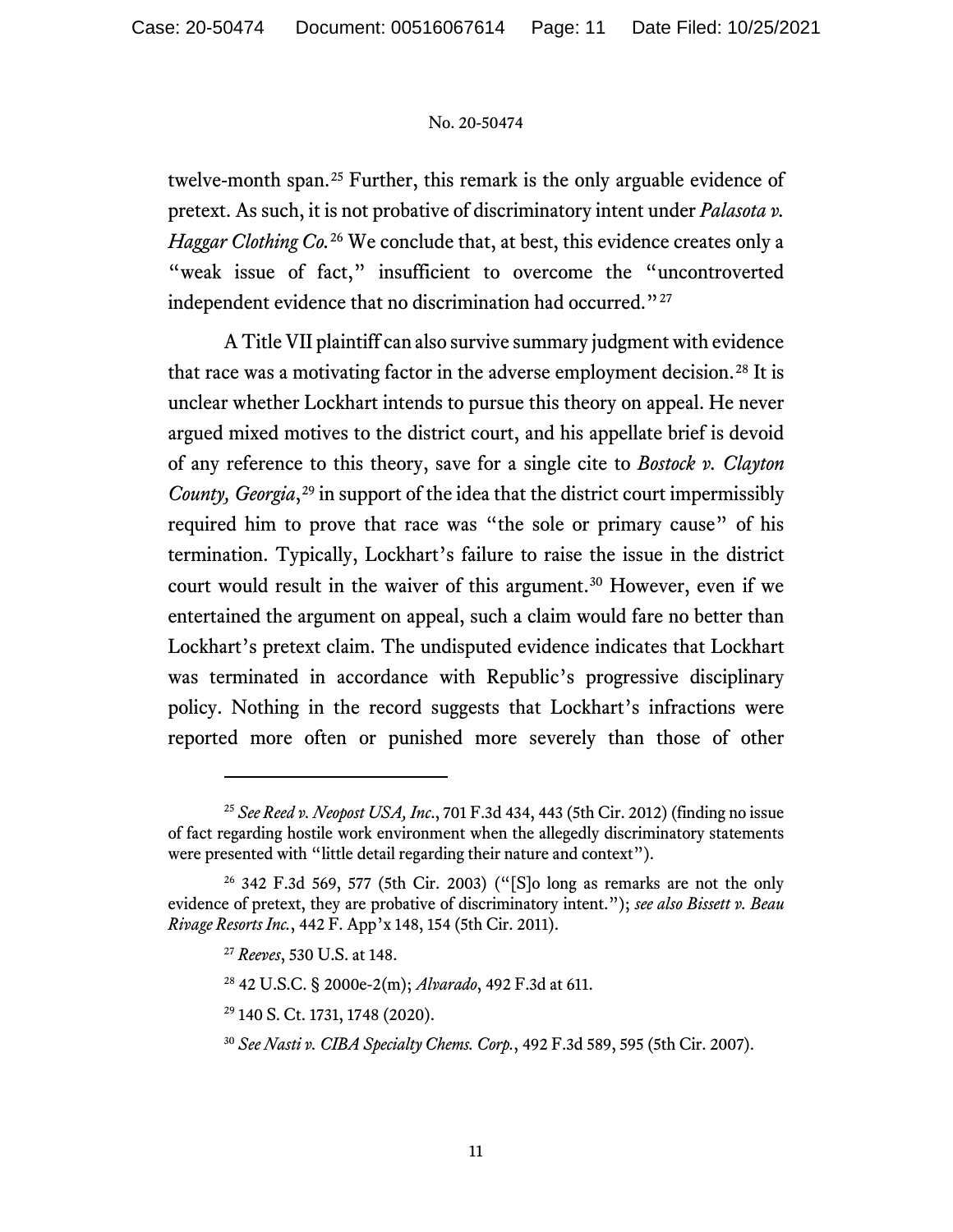employees. The record simply would not allow a reasonable jury to conclude that Lockhart's race had anything to do with his termination.

## B. FLSA

Lockhart contends that Republic violated the FLSA by failing to compensate him properly for overtime hours and by firing him in retaliation for making wage-related complaints. We disagree.

## i. Overtime Violations

The FLSA obligates employers to pay non-exempt employees no less than one and a half times their "regular rate" of pay for all overtime hours worked, *i.e.*, for all hours worked in excess of forty hours per week.<sup>[31](#page-11-0)</sup> The "'regular rate' under the Act is a rate per hour," so when an employee is paid on a basis other than hourly, the employee's "compensation must be converted to an hourly rate" before overtime can be properly assessed.[32](#page-11-1) The "regular rate" for a piece-rate employee like Lockhart "is computed by adding together total earnings for the workweek" and dividing that sum by "the number of hours worked in the week."<sup>[33](#page-11-2)</sup>

With respect to piece-rate workers, "[i]n determining the number of hours for which overtime compensation is due, all hours worked . . . in a particular workweek must be counted."[34](#page-11-3) Although it is unlawful for an employer to fail to count and pay an employee for nonproductive hours, such

<span id="page-11-2"></span><span id="page-11-1"></span><span id="page-11-0"></span><sup>31</sup> 29 U.S.C. § 207(a)(1); *see also Hills v. Entergy Operations, Inc.*, 866 F.3d 610, 614 (5th Cir. 2017) (quoting *O'Brien v. Town of Agawam*, 350 F.3d 279, 294 (1st Cir. 2003)) ("Calculation of the correct 'regular rate' is the linchpin of the FLSA overtime requirement.").

<sup>32</sup> *Hills*, 866 F.3d at 614 n.13; *id.* at 614; *see also* 29 C.F.R. § 778.109.

<sup>33</sup> 29 C.F.R. § 778.111(a).

<span id="page-11-3"></span><sup>34</sup> *Id.* § 778.315.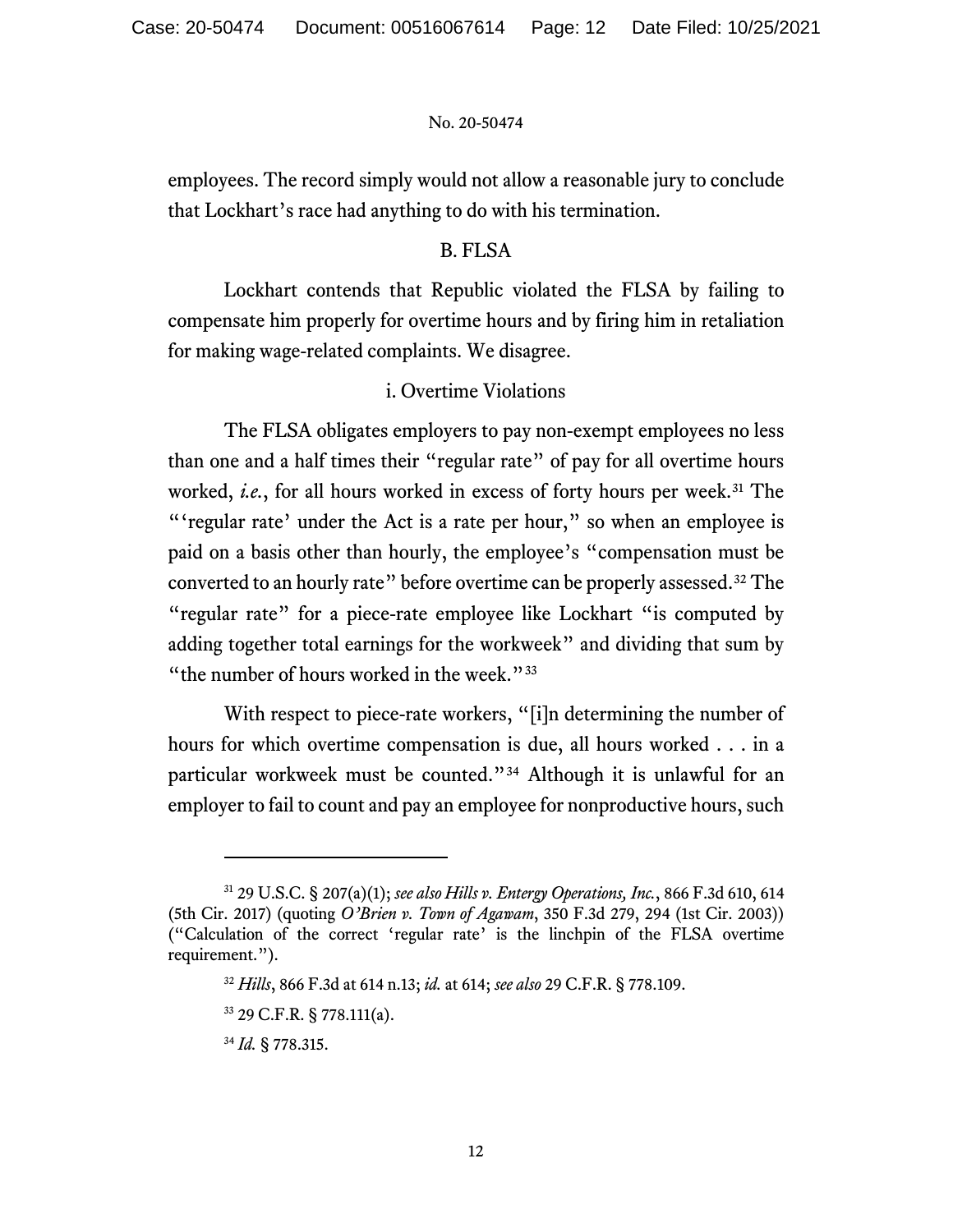as time "spent in waiting . . . [or] time spent in travel on the employer's behalf,"<sup>[35](#page-12-0)</sup> "it is permissible for the parties to agree that the pay the employees will earn at piece rates is intended to compensate them for all hours worked, the productive as well as the nonproductive hours."[36](#page-12-1)

Lockhart contends that Republic violated overtime laws by mischaracterizing the can values associated with particular hauls, which had the effect of reducing his overall piece rate and the overtime rate based on it. He also claims that his "overtime premium was improperly diluted" by nonproductive hours spent on the clock.

As an initial matter, there is no record evidence that Republic miscalculated can values in the fashion Lockhart suggests. Contrary evidence is clear: Roll-off drivers were given a spreadsheet that indicated the value associated with each particular can haul and were instructed to record that predetermined value on their route sheets at the end of each day. Although Lockhart might believe that the values assigned to particular hauls undervalued his work or failed to properly consider the amount of time a particular haul took to complete, there is no evidence that Republic paid less for a particular can than it had promised.

Whether Lockhart agreed that his piece rate was intended to compensate him for nonproductive time is a more nuanced question. FLSA regulations do not specify what is required for the existence of such an agreement, and there is little caselaw addressing the matter. However, a recently issued guidance letter from the Department of Labor ("DOL") is instructive. In that letter, the DOL explained that it is lawful for an employer to use a piece rate system designed to cover both productive and

<span id="page-12-0"></span><sup>35</sup> *Id.* § 778.318(a).

<span id="page-12-1"></span><sup>36</sup> *Id.* § 778.318(c).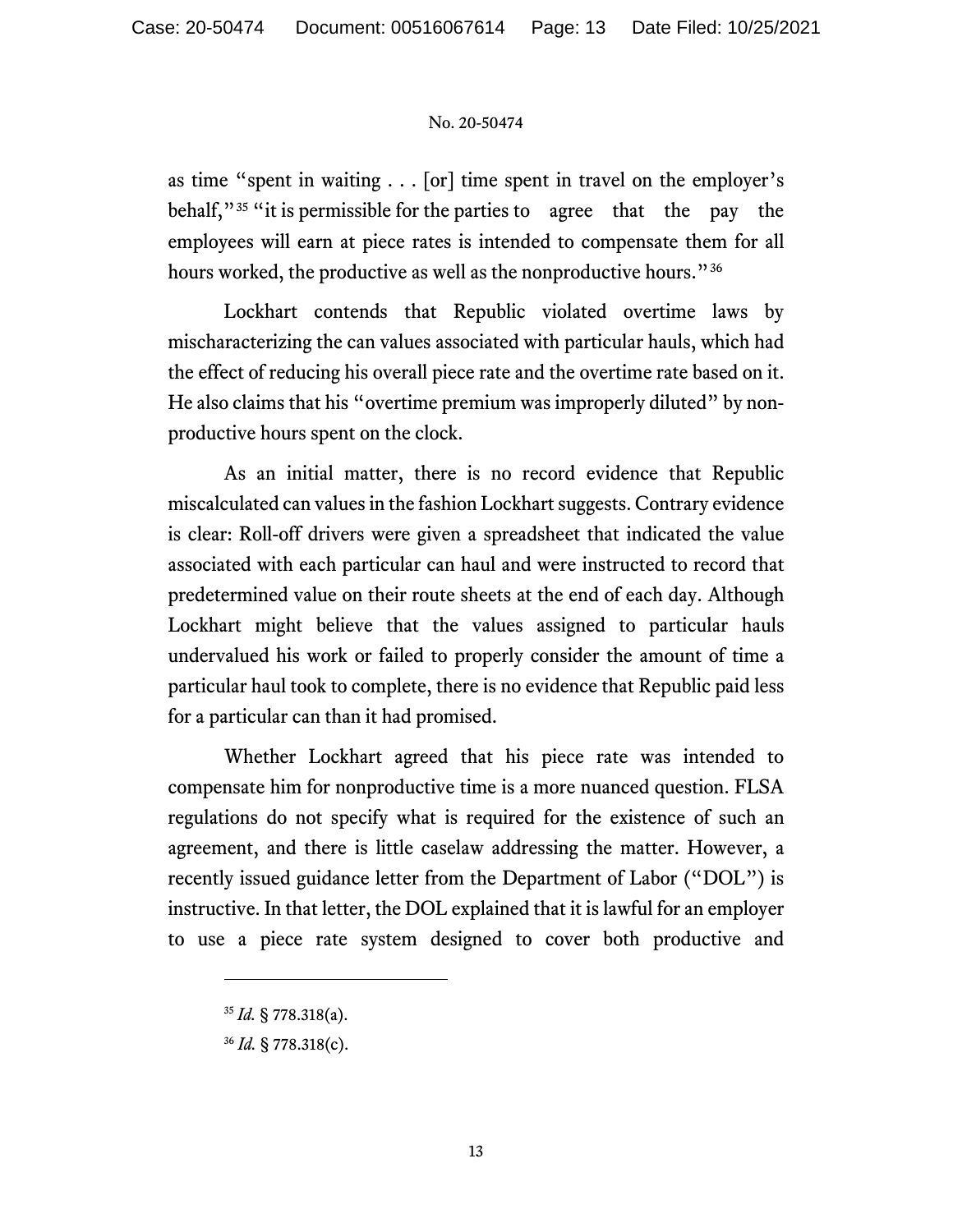nonproductive time, even without a "specific agreement . . . regarding the ... method of computing the regular rate and overtime pay." $37$ Analogizing to the FLSA's fluctuating workweek provisions, the DOL explained that an agreement requires a "clear and mutual understanding" between the parties about the intended compensation, but that such understanding "may be inferred from the parties' conduct."[38](#page-13-1) Further, the employees need not "understand[] the precise mathematical methodology . . . in how the regular rate is computed."[39](#page-13-2)

The DOL guidance letter relies heavily on *Espenscheid v. DirectSat*  USA, LLC,<sup>[40](#page-13-3)</sup> in which the court considered the existence of an agreement by reference to the FLSA's fluctuating workweek provisions. It noted that when a fixed salary is intended to compensate an employee for all hours worked in a particular week, regardless of the actual number of hours worked, there must be a "clear mutual understanding" between the employer and the employee regarding what the weekly salary is meant to cover.<sup>[41](#page-13-4)</sup> The court reasoned that the existence of an "agreement" with respect to piece rate employees mirrored the "clear mutual understanding" requirement, because "both [systems] insure [sic] that employees are made aware of methods of compensation that depart from the general rules of compensation under the FLSA."[42](#page-13-5) Although non-binding, the DOL's approval of this position is

<sup>37</sup> U.S. Dep't of Labor, Wage & Hour Div., Opinion Letter (Nov. 30, 2020) at 1.

<span id="page-13-5"></span><span id="page-13-4"></span><span id="page-13-3"></span><span id="page-13-2"></span><span id="page-13-1"></span><span id="page-13-0"></span><sup>38</sup> *Id.* at 2 (citing *Espenscheid v. DirectSat USA, LLC*, No. 09-CV-625-BBC, 2011 WL 10069108, at \*29 (W.D. Wis. Apr. 11, 2011)).

<sup>39</sup> *Id.* at 3.

<sup>40</sup> 2011 WL 10069108.

<sup>41</sup> *Id.* at \*29 (quoting 29 C.F.R. § 778.114(a)).

<sup>42</sup> *Id.*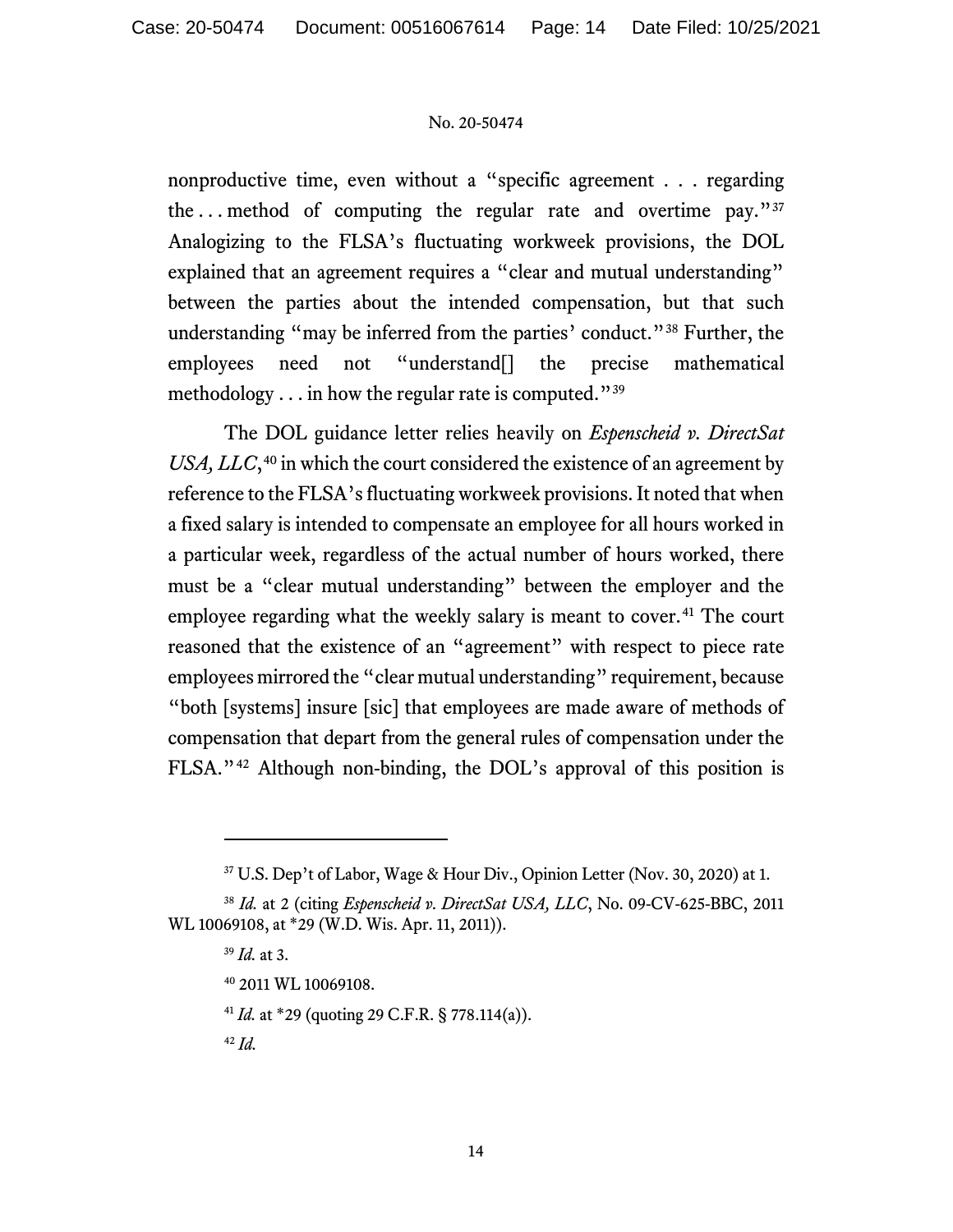persuasive, and we agree that evidence of a "clear mutual understanding" between employer and employee may be inferred from the parties' conduct.<sup>[43](#page-14-0)</sup>

The record demonstrates that (1) Republic's piece rate system was intended to compensate roll-off drivers for both their productive and non-productive time, and (2) Lockhart agreed to be compensated in that fashion. It is undisputed that Lockhart and his fellow drivers' piece rates were determined by multiplying their personal can rate by each haul's can value. For overtime, Republic calculated each driver's hourly rate by dividing the total weekly earnings by the total hours that driver clocked in that week. All hours worked in excess of forty were compensated at one-and-one-half times that hourly rate. The daily route sheets did not require drivers to differentiate between productive and nonproductive time, and there is no evidence that Republic intended to compensate drivers differently for productive and nonproductive activities, or communicated as much to its employees.

The record also reflects that Lockhart agreed to being compensated in this manner. For one thing, he testified that, in accepting employment with Republic, he agreed to be paid "just on the can rate," with "no other type of pay like hourly pay." He also accepted payment in this fashion for many years before beginning to complain to his supervisors about his pay.

More importantly, Lockhart's complaints about the pay structure focused not on the productive versus nonproductive time issue, but on the value of each can haul. These are two entirely different grievances. He expressly complained about how specific haulswere classified as swaps rather than dumps-and-returns, believing he could be more productive if he were

<span id="page-14-0"></span><sup>43</sup> *See Samson v. Apollo Res., Inc.*, 242 F.3d 629, 636–37 (5th Cir. 2001) ("[T]he FLSA does not require that the 'employer hold an employee's hand and specifically tell him or her precisely how the payroll system works.'" (quoting *Griffin v. Wake Cnty.*, 142 F.3d 712, 717 (4th Cir. 1998))).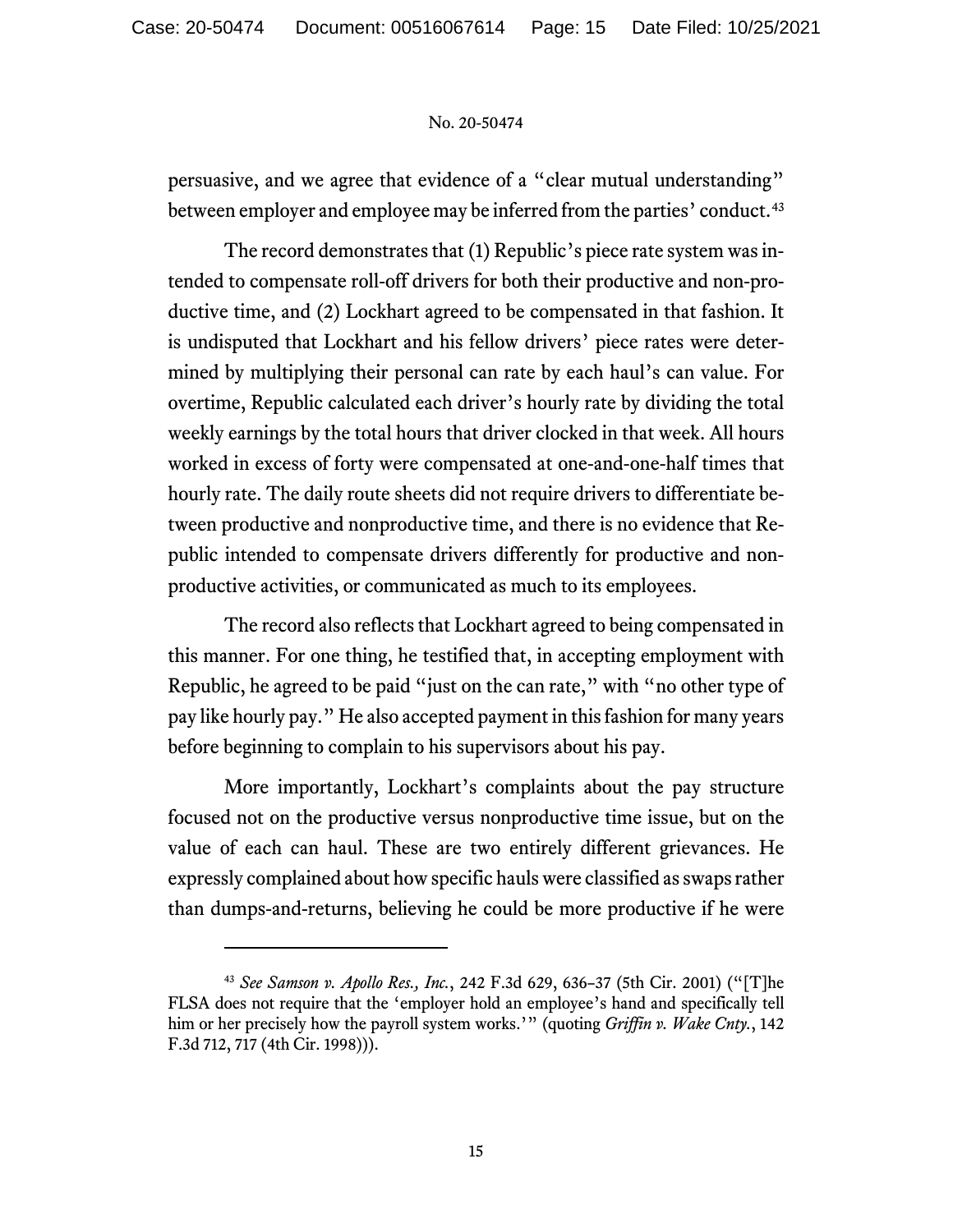allowed to determine how to treat a particular haul while in the field. Ramzinski and others explained the payment system to Lockhart on multiple occasions, clarifying why some hauls were coded as they were. And in fact, Lockhart testified that, after Republic modified the pay plan in 2017 to incorporate his suggestions, he was "real happy" with the adjustment, even though he continued to be paid in the exact same fashion as before (*i*.*e*., his piece rate covering both productive and nonproductive time).

Neither is there evidence that Republic ever communicated to its drivers that they would be paid separately for nonproductive time or that Republic ever departed from this payment scheme. However, Lockhart also suggests that *Serrano v. Republic Services, Inc.*[44](#page-15-0) demonstrates that there was no such agreement here. In *Serrano*, a group of industrial drivers sued Republic for overtime violations. Following a bench trial, the court concluded that the drivers had not agreed that their piece rate was meant to compensate them for both productive and nonproductive time, citing evidence that (1) no one had ever explained the system to the drivers; and (2) when they complained about not being paid for non-productive time, they were ignored or told that their supervisors would handle the matter. These responses, the *Serrano* court found, "implied a promise of additional compensation or at least a matter that was up for negotiation rather than a pay structure that was set and agreed to."[45](#page-15-1) Additionally, the *Serrano* court stressed that Republic's own witnesses took a number of inconsistent positions about the way nonproductive time was compensated, including testifying that:

(1) there is no non-production time in the waste hauling business; (2) the only non-production time is sick leave or annual leave; (3) Republic does not compensate for down time;

<span id="page-15-0"></span><sup>44</sup> No. 2:14-CV-77, 2017 WL 2531918 (S.D. Tex. June 12, 2017).

<span id="page-15-1"></span><sup>45</sup> *Id.* at \*11.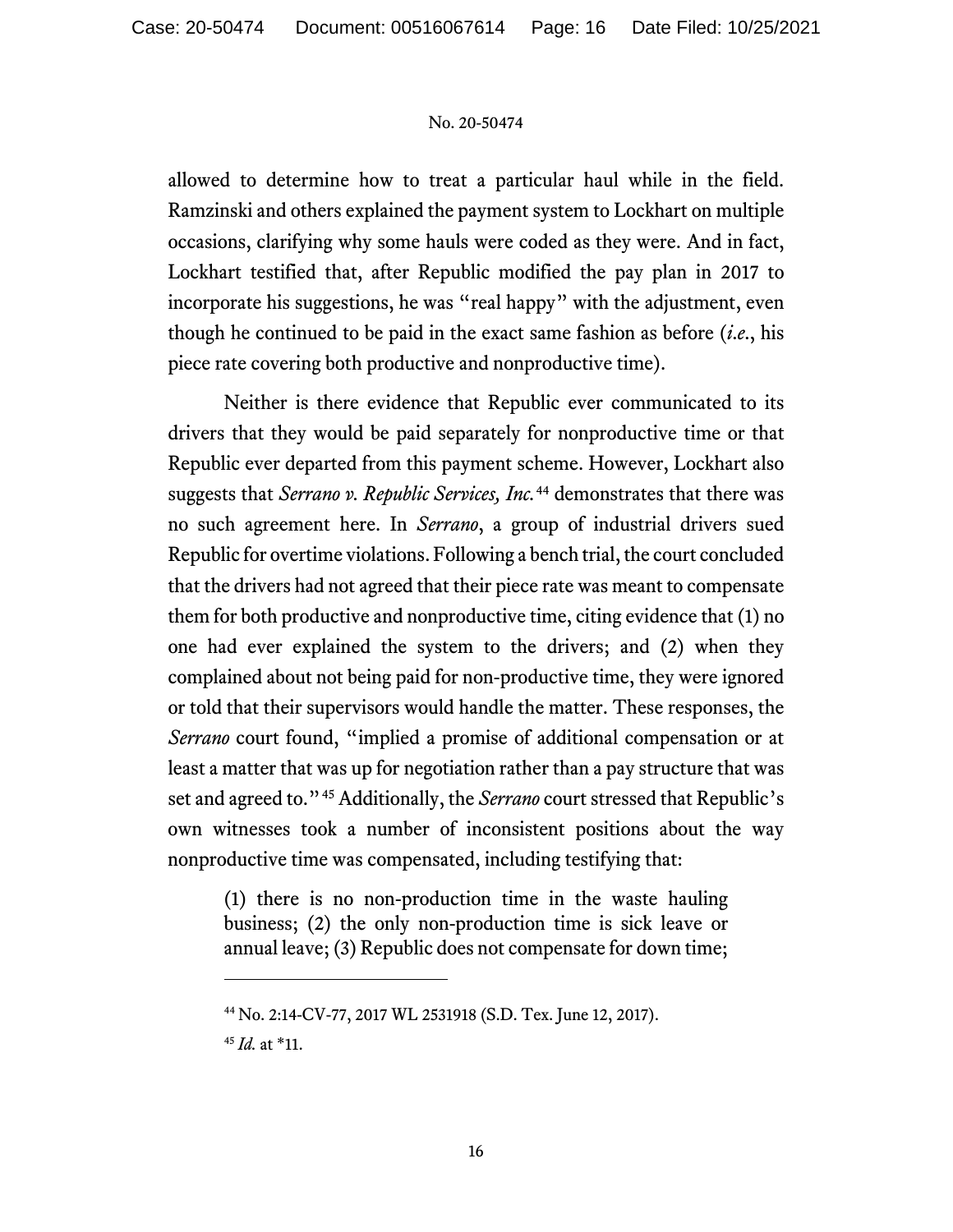(4) non-production time is compensated by day rates that are applied for down time over four hours in a day or when production does not exceed the day rate; and (5) all nonproduction time is included in, and compensated by, the zone rates.[46](#page-16-0)

This case is different. Here, Republic's supervisors explained the payment structure to Lockhart on multiple occasions in response to his confusion, and there is no evidence that the company was ever inconsistent in the manner it explained or applied the payment plan.

Finally, the only indication that Lockhart did not agree to this compensation scheme exists in the form of a self-serving declaration that he wrote after Republic moved for summary judgment. In that declaration, Lockhart asserted that he "never agreed that the can rate was supposed to reimburse [him] for both productive and non-productive time." But nowhere in his pleadings did Lockhart make this claim, and his affidavit cannot controvert the ample evidence, cited above, indicating that he understood and agreed to this payment scheme. Furthermore, his declaration itself belies his apparent confusion about the payment scheme. In it, he states:

[H]ow much I made in overtime was dependent on how much the cans I serviced were worth divided by how many hours I worked to service those cans. In other words, I was paid based on my productivity, not based solely on how many hours I worked. The more cans I picked up and/or the less time I took to pick them up, the more I made per hour, and therefore the more I made in overtime. But not all cans are created equal.

<span id="page-16-0"></span>Considering the foregoing, there is simply no evidence from which a reasonable jury could find that Lockhart did not agree to his piece rate covering productive and nonproductive time.

<sup>&</sup>lt;sup>46</sup> *Id.* at \*10 (citations omitted).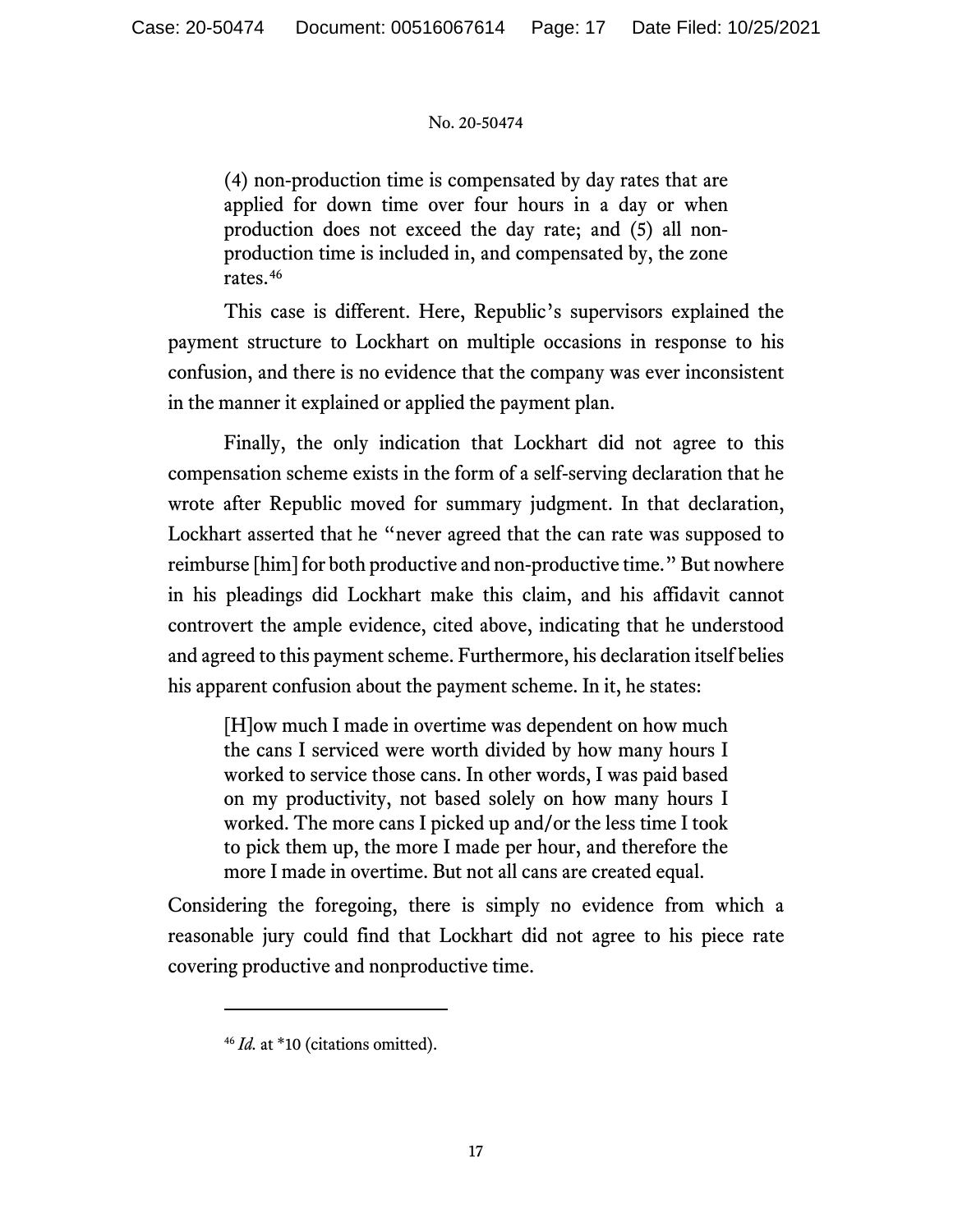## ii. Retaliation

The FLSA makes it unlawful "to discharge or in any other manner discriminate against any employee because such employee has filed any complaint or instituted or caused to be instituted any proceeding under or related to this chapter."<sup>[47](#page-17-0)</sup> To establish a prima facie claim for such retaliation, a plaintiff must demonstrate that (1) he participated in an activity protected by the FLSA; (2) he suffered an adverse employment action; and (3) there exists a causal link between the activity and the adverse action.<sup>[48](#page-17-1)</sup>

"[I]f [Lockhart] cannot prove that he was engaged in protected activity  $\ldots$ , then he cannot make out a viable claim under the FLSA."<sup>[49](#page-17-2)</sup> "[A]n informal, internal complaint may constitute protected activity,"<sup>[50](#page-17-3)</sup> as may an oral complaint, [51](#page-17-4) but "not all 'abstract grumblings' or vague expressions of discontent are actionable."[52](#page-17-5) To constitute protected activity, the informal complaint must "concern some violation of the law"<sup>[53](#page-17-6)</sup> that puts the employer on "notice that [the] employee is making a complaint that could subject the employer to a later claim of retaliation."<sup>[54](#page-17-7)</sup>

<sup>49</sup> *Id.*

<sup>50</sup> *Id.* at 625.

<sup>51</sup> *Kasten v. Saint-Gobain Performance Plastics Corp.*, 563 U.S. 1, 14 (2011).

<span id="page-17-5"></span><span id="page-17-4"></span><span id="page-17-3"></span><span id="page-17-2"></span><span id="page-17-1"></span><sup>52</sup> *Hagan*, 529 F.3d at 626 (quoting *Hagan v. Echostar Satellite, L.L.C.*, No. H–05– 1365, 2007 WL 543441, at \*4 (S.D. Tex. Feb. 16, 2007)).

<span id="page-17-7"></span><span id="page-17-6"></span><sup>53</sup> *Id.* (holding that the plaintiff had not engaged in protected activity because his informal complaint involved only the "*possibility* of field technicians receiving less overtime pay," but "did not frame *any* of his objections in terms of . . . potential illegality").

<span id="page-17-0"></span> $47$  29 U.S.C. § 215(a)(3).

<sup>48</sup> *Hagan v. Echostar Satellite, L.L.C.*, 529 F.3d 617, 624 (5th Cir. 2008).

<sup>54</sup> *Kasten*, 563 U.S. at 13.